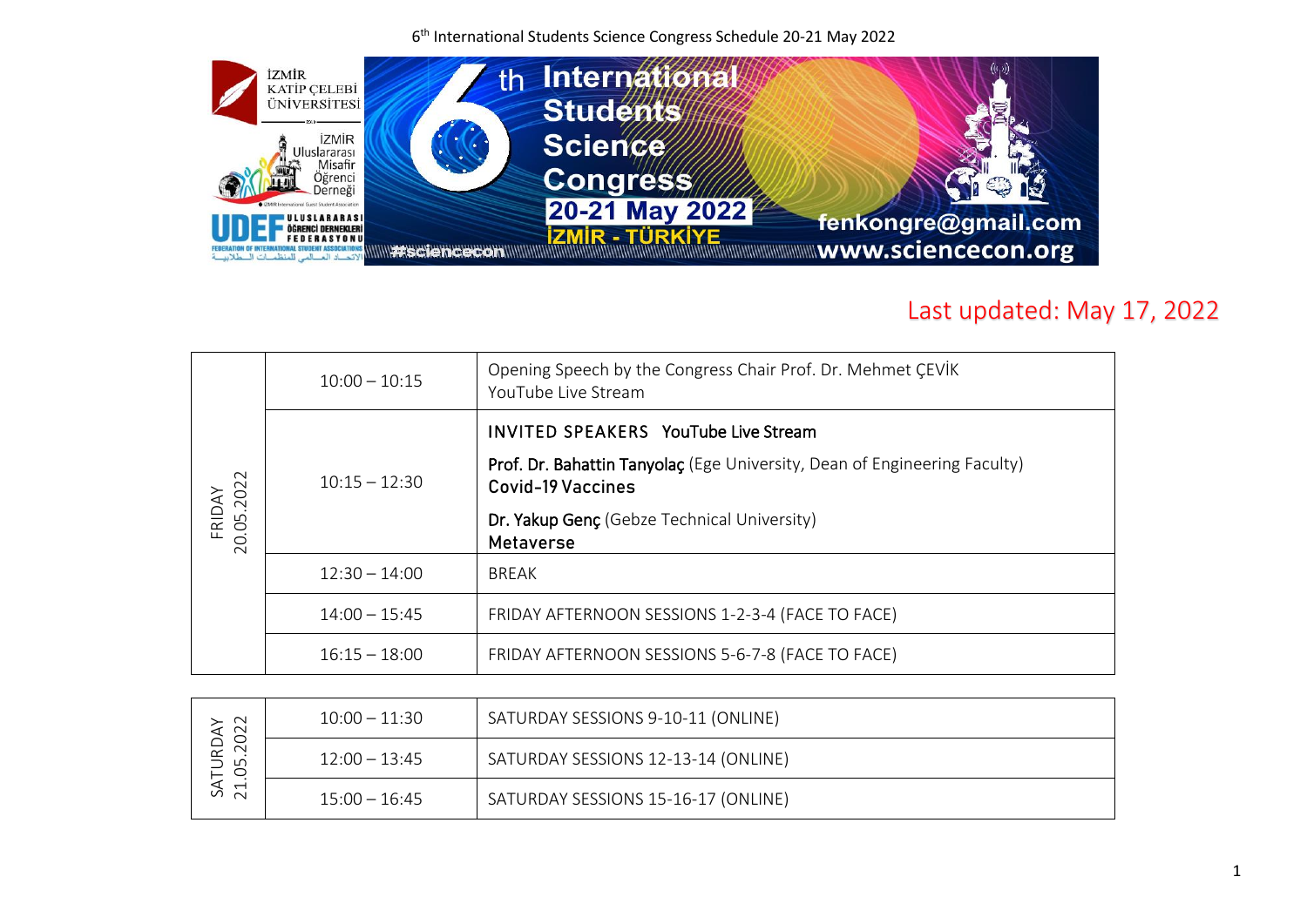|                       | Friday 20.05.2022 (14:00 - 15:45)                                                                                                                                       |                                                                                                                                                                            |                                                                                                                                                                              |                                                                                                                                                                            |
|-----------------------|-------------------------------------------------------------------------------------------------------------------------------------------------------------------------|----------------------------------------------------------------------------------------------------------------------------------------------------------------------------|------------------------------------------------------------------------------------------------------------------------------------------------------------------------------|----------------------------------------------------------------------------------------------------------------------------------------------------------------------------|
|                       | <b>Session 1</b><br>Chair: Umut Ceyhan                                                                                                                                  | <b>Session 2</b><br>Chair: Tarkan Akderya                                                                                                                                  | <b>Session 3</b><br>Chair: Berra Gültekin Sınır                                                                                                                              | <b>Session 4</b><br>Chair: Ayşe Kalaycı Önaç                                                                                                                               |
| 14:15<br>14:00        | ME2204_Determination of Poisson<br><b>Ratios of Auxetic Chiral Structures</b><br>Dilek Atilla Yolcu, Buket Okutan Baba                                                  | ME2213_The Effect of Acidic Environ-<br>ment on Bending Behaviour of Glass-<br>C/Epoxy Based Hybrid Composites<br>T Akderya, B Okutan Baba, N Horzum                       | CE2201_Stiffness Matrix Method Of<br>2d Truss Systems Using MATLAB<br>Ayodele Akin Adamu                                                                                     | MT2201_HuBMAP Kidney<br><b>Segmentation Using CNN 'S Models</b><br>Mohammed Mansour, Mustafa Çağrı<br>Kutlu                                                                |
| $-14:30$<br>14:15     | ME2205_Effects of Bio-Particles on<br>Mechanical and Quasi-Static Punch<br>Shear Behaviors of Glass/Epoxy<br>Composites<br>Halis Kandaş, Okan Özdemir                   | ME2214_The Effect of Cell Parameters<br>on Poisson's Ratio of Auxetic Re-<br><b>Entrant Structure</b><br>Dilek Atilla Yolcu, Fatih İlgen, Tuğçe<br>Karateke, B Okutan Baba | CE2207_The Critical Velocity and Post-<br><b>Buckling Behavior of Axially Moving</b><br>Beams with Poisson's Ratio<br>B G Sınır, B Bozkaplan, P Keskin Şen                   | EC2202_Machine Learning in Power<br>Line Communication<br>Antony Ndolo                                                                                                     |
| $-14:45$<br>14:30     | ME2207 On Modeling Three-<br>Dimensional Motion of Slender<br><b>Droplets over Substrates Using FE</b><br>Method w Adptive Mesh Refinement<br>Mert Özdoğan, Umut Ceyhan | ME2215_Effect of natural aging on<br>mechanical properties of laminated<br>composites<br>Dilek Atilla Yolcu, Ceren Kepir, Cemgir<br>Akdemir, Yusuf Güneş, B Okutan Baba    | CE2208_Stability of Euler-Bernoulli<br>Beams with Geometric Imperfection<br>Berra Gültekin Sınır, Pelin Keskin Şen,<br>Buse Bozkaplan                                        | GM2202_Wildfire Remote Sensing<br>Applications<br>Souad Ghouzlane                                                                                                          |
| $-15:00$<br>14:45     | ME2201_Reduction of Scrap Rate due<br>to Tool Damage in Machining<br>Ebubekir Atan                                                                                      | ME2206_Diameter and Pattern Effects<br>of Al2O3 Balls on Ballistic Strength of<br>Metal-Ceramic Composites<br>Latif Tibet Aktaş, Mehmet Çevik                              | CE2211_Pürüzlü Mansaba Sahip<br>Homojen Toprak Dolgu Barajın Üstten<br>Aşma ile Yıkılma Senaryosu-nun<br>Deneysel Olarak İncelenmesi<br>ZBüyüker, ETaşkaya, GBombar, GTayfur | UR2201_Significance of sustainable<br>transportation in the scope of urban<br>adaptation to climate change<br>Sid Mohammad Boroomandrad,<br>Hande Günde, Ayşe Kalaycı Önaç |
| $-15:15$<br>$15:00 -$ | ME2202_Impact Analysis of Sandwich<br><b>Composite with Auxetic Core</b><br>Naim Şen, Buket Okutan Baba                                                                 | BT2201_Developments in breeding<br>approaches towards the conservation<br>of Pepper (Capsicum spp.) germplasm<br>in Nigeria.<br>Anjola Aninkan, Mutiu Amusa                | MI2201_Optimization of Uranium Ore<br><b>Leaching Process</b><br>Mahamane Chapiou Souley Garba,<br>Abdoul Rachid Chaibou Yacouba                                             | UR2202_Sürdürülebilir Kentsel<br>Dönüşümde Yeşil Alt Yapı<br>Sistemlerinin Önemi<br>Amanullah Zamani, Gökçe Gönüllü<br>Sütçüoğlu, Ayşe Kalaycı Önaç                        |
| $-15:30$<br>15:15     | ME2211_The Use of Lignocellulosic<br>Fibers as Fillers/Reinforcements in<br><b>Polymer Composites</b><br>Kutlay Sever, Mustafa Öncül,<br>Metehan Atagür                 |                                                                                                                                                                            | MI2202_Removal of Hazardous<br>Metals from Copper Smelting Slag<br>using MCP Monohydrate<br>Mahamane Chapiou Souley Garba,<br>Erol Kaya, Abdullah Seyrankaya                 | OR2201_Assessment of Climate<br>Change Impacts on Streamflow<br>Pattern of Harirud River Basin: A Case<br>Study of Afghanistan<br>Khalilullah Zulal, Alper Baba            |
| 15:45<br>15:30        |                                                                                                                                                                         |                                                                                                                                                                            |                                                                                                                                                                              | EC2201 Law and Ethics of Reliable<br>Artificial Intelligence<br>Antony Ndolo                                                                                               |

 $\frac{th}{\sqrt{2}}$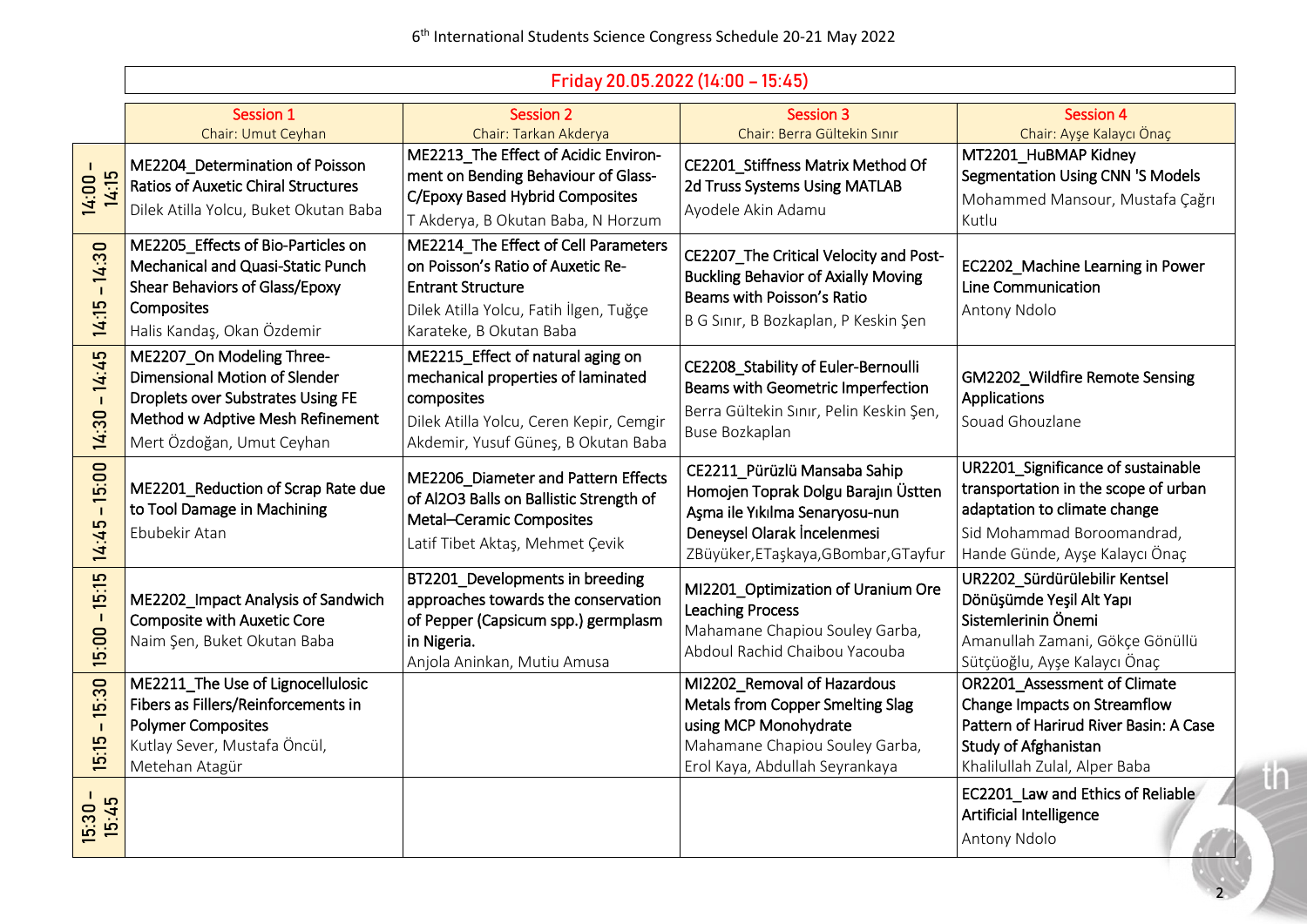|                                  | Friday 20.05.2022 (16:15 - 18:00)                                                                                                                                                          |                                                                                                                                                                             |                                                                                                                                                        |                                                                                                                                                                                          |
|----------------------------------|--------------------------------------------------------------------------------------------------------------------------------------------------------------------------------------------|-----------------------------------------------------------------------------------------------------------------------------------------------------------------------------|--------------------------------------------------------------------------------------------------------------------------------------------------------|------------------------------------------------------------------------------------------------------------------------------------------------------------------------------------------|
|                                  | <b>Session 5</b><br>Chair: Ahmet Aykaç                                                                                                                                                     | Session 6<br>Chair: Özlem Çağındı                                                                                                                                           | <b>Session 7</b><br>Chair: Faruk Özger                                                                                                                 | <b>Session 8</b><br>Chair: Fethullah Güneş                                                                                                                                               |
| $16:15 -$<br>$16:30$             | NT2202_Synthesis and Characteri-<br>zation of Silver Quantum dots from<br>Moringa Oleifera leavesseeds extracts<br>Jonathan Nyan Kulah, Ahmet Aykaç                                        | AE2201_The Roughage Problem and<br>Solutions in Animal Feeding in Chad<br>Djidda Oumar Ambadi                                                                               | MA2204_The Analysis of a Fractional<br>Dynamic Model for the Viscoelastic<br><b>Pipe Conveying Fluid</b><br>D D Demir, B G Sınır, Yaren Üney           | CM2202_Conceptual Understanding<br>of Non-Stick Cookware Coatings<br>Jabir Ismaeili, Bikem Övez,<br>Jigneshkumar Patel                                                                   |
| $16:30 -$<br>16:45               | NT2203_Synthesis and Character-<br>ization of Furfural Based Nanoemul-<br>sion ut Nerium Oleander Pl Extracts<br>Ramanan Ganapathy, Ahmet Aykaç                                            | AE2209_Polimer ve Hümik Asit Uygu-<br>lamalarının Bazı Toprak Strüktürel<br>Parametrelerinin Gelişimi üz Etkileri<br>Hachim Kassim, Nutullah Özdemir                        | MA2212_Infinite Matrices and<br><b>Approximation Theory</b><br>Faruk Özger                                                                             | MS2201_Production of Radar<br>Absorbing Composite Materials Using<br><b>Carbon Nanotubes</b><br>B Şentürk, Hüsnügül Yılmaz Atay                                                          |
| 17:00<br>$16:45 -$               | NT2204_A defected 1D phononic<br>crystal based on fano resonance for<br>ultra-sensitive gas sensing apps<br>Shrouk E. Zaki, Md A. Basyooni                                                 | AE2210 Importance of Passive<br>Immunity Transfer in calves Influenc-<br>ing Factors & Measure Methods<br>Alpha Saloum Cisse                                                | PS2201_Transparent Semiconducting<br><b>Oxide Thin Films</b><br>Janan Jumaa                                                                            | MS2204 An Investigation of the<br>Process Parameters on the Boronized<br><b>EN-GJL25 by Pack Boronizing</b><br>M Okul, F Güneş, C Eren, S Güler, Yavaş                                   |
| 17:15<br>-1<br>17:00             | NT2205_Van-der Waals 2D Nanostrd<br>MoS2 and WS2-Si Heterostructure<br>Photodetector under Different Env<br>Stimuli for High Yield Optoelectronics<br>MA Basyooni, SE Zaki, Eker, M Yilmaz | FE2201_The Effect of Functional<br>Foods on Mood, Cognitive Function<br>and Well-Being<br>Duygu Benzer Gürel, Özlem Çağındı                                                 | PS2202_Investigation of Polyphenols-<br>Membrane Interactions by Biophysical<br>Methods<br>Shehneela Jamil                                             | MM2202_Production and<br>characterization of industrial waste<br>quartz-added fired clay bricks<br>S Güler, A Yavaş, M Sütçü                                                             |
| $-17:30$<br>17:15                | NT2206_Donor impurity-related<br>photoionization cross section in<br>(Al, Ga) N/AIN double triang quantum<br>wells under applied electric field<br>W Belaid, El Ghazi, Kılıç, Zorkani      | FE2203_Beslenmede DHA ve EPA' nin<br>Önemi ve Biyoerişilebilirliği<br>Cemile Bingöl, Özlem Çağindi                                                                          | PS2203_The Potentials of wide<br>Bandgap (WBG) Semiconductors in UV<br>Detection<br>Ala Jehad                                                          | MM2204_Ti6Al4V Altlıklara Uygulan<br>Termal Oksidasyon İşleminin EPD<br>Yöntemiyle Hidroksiapatit (HA)<br>Kaplama Verimliliğine Etkisinin İnc.<br>A Kızılöz, Kanbur, Sargın, Özten, Türk |
| 17:45<br>$\blacksquare$<br>17:30 | NT2207 Synthesis & characterization<br>of graphene quantum dots<br>functionalized silver nanoparticles<br>from Moringa Oleifera plant extract<br>Jonathan Nyan Kulah, Ahmet Aykaç          | FE2205_The Importance of Cereal<br>Based Foods to Prevention of Iron<br>Deficiency<br>E Erdağ Akca, Ö Çağındı, Ergun Köse                                                   | OR2203_The World Bank and its Roles<br>toward Health: Common Criticisms<br>Abdullahi İ Janay, Bülent Kiliç                                             | MM2203_PVA Nanofiber Üretiminde<br>Triton X-100 Kullanımının İncelenmesi<br>Almila Özten, Fatih Sargın, Kürşat<br>Kanbur, Alperen Kızılöz, Ahmet Türk                                    |
| 18:00<br>17:45                   |                                                                                                                                                                                            | HS2201_Organoleptic and Medicinal<br>Properties f Camel Urine&Camel Milk<br>W Ayodele Abibu, Gafar B<br>Bamigbade, A Omotosho Sakariyau, K<br>A Oyebisi, A I Janay, A Javed | CH2202_The Removal Studies of<br>Setacryl Blue W-FGRL Dye on Vine<br><b>Stem Wastes</b><br>Ebru Mavioglu Ayan, Gökhan Zengin,<br>Mohammad Zakir Pardis | PE2201_A Comparison of The<br>Performances of Conventional and<br>Low Salinity Water Alternating Gas for<br>Displacement of Oil<br>E Bucyanayandi, İ Kocabaş, M S Ergül                  |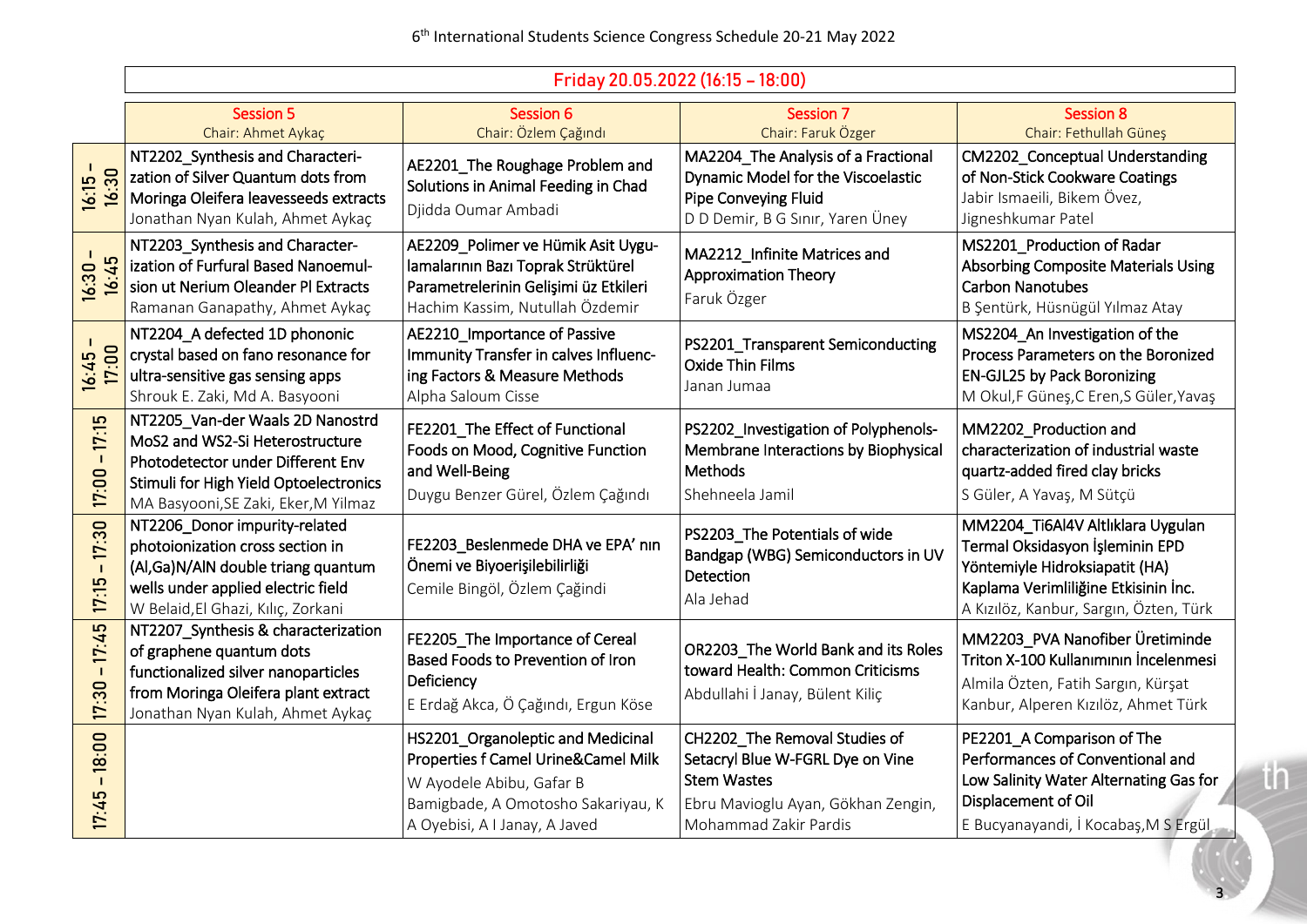|                                | Saturday 21.05.2022 (10:00 - 11:30)                                                                                                      |                                                                                                                                                     |                                                                                                                                                  |  |
|--------------------------------|------------------------------------------------------------------------------------------------------------------------------------------|-----------------------------------------------------------------------------------------------------------------------------------------------------|--------------------------------------------------------------------------------------------------------------------------------------------------|--|
|                                | HALL 1<br>Zoom Meeting ID: 310 153 7589 Passcode: 112233                                                                                 | HALL <sub>2</sub><br>Zoom Meeting ID: 462 161 8453 Passcode: 112233                                                                                 | HALL <sub>3</sub><br>Zoom Meeting ID: 999 975 9118 Passcode: 112233                                                                              |  |
|                                | Session 9<br>Chair: Figen Kırkpınar                                                                                                      | Session 10<br>Chair: Ayşe Kalaycı Önaç                                                                                                              | <b>Session 11</b><br>Chair: Faruk Özger                                                                                                          |  |
| $10:00 - 10:15$                | AE2202_Ruminant Beslemede Enterik Metan<br>Salınımını Azaltmaya Yönelik Stratejiler                                                      | FE2206_Yüksek Kalsiyum İçeriğine Sahip Gıda<br>Sanayii Atığı: Yumurta Kabuğu                                                                        | MA2211_Henstock-Orlicz space and its importance                                                                                                  |  |
|                                | Nagehan Nur Altan, Muazzez Cömert Acar                                                                                                   | Mustafa Dedeoğlu, D Akarca, N Savlak, E. Köse                                                                                                       | Bipan Hazarika                                                                                                                                   |  |
| 10:15-10:30                    | AE2203_Hydroponic Fodder Production: An<br>Alternative Solution for Feed Scarcity                                                        | HS2202_Stigmatization among People Living with<br>HIV/AIDS at the Kumba Health District, Cameroon                                                   | MA2210 An existence result for implicit fractional<br>order integral equation in lp (1≤ p<∞) space using<br>generalized Darbo's f. point theorem |  |
|                                | Roukaya Ghorbel, Nedim Koşum                                                                                                             | Thomas O. Egbe, C. Adanze Nge, H. Ngouekam,<br>Etienne Asonganyi, Dickson Shey Nsagha                                                               | Inzamamul Haque                                                                                                                                  |  |
| $10:30 - 10:45$                | AE2204 Organik Etlik Piliç Karma Yemlerine Zeolit<br>İlavesinin Performans Üzerine Etkileri<br>Özgün Işık, Figen Kırkpınar, Yılmaz Şayan | OR2202 Organoleptic Properties and Nutritional<br>Composition of Ready-to-Eat Soya Bean Curd<br>(Awara) Sold in Wudil Town, Kano- Nigeria           | MA2209_Weighted (N,p,q)(E,q) Ideal Convergent<br><b>Sequence Spaces</b><br>Ekrem Alimi                                                           |  |
|                                |                                                                                                                                          | Y. A. Bala, A. F. Umar, A. A. Shehu                                                                                                                 |                                                                                                                                                  |  |
| $10:45 - 11:00$                | AE2205_Etlik Piliclerin Beslenmesinde<br>Performansının İyileştirilmesine Yönelik<br>Uygulamalar                                         | OR2204_Physicochemical, Microbiological and<br>Sensory Characteristics of Sudanese White Cheese<br>(Gibna Bayda) as Affected by Storage Temperature | MA2208_On q-Bernstein-Stancu-Kantorovich<br>Operators with some approximation properties                                                         |  |
|                                | A Boztunç, Helin Atan, Zümrüt Açıkgöz, Figen<br>Kırkpınar                                                                                | Hanaa M. A. Salih, Mohamed O. M. Abdalla                                                                                                            | Mohammad Ayman Mursaleen                                                                                                                         |  |
| 11:00-11:15                    | AE2206_Antibiotic Free Poultry Production- Focus<br>on Antimicrobial Resistance, Challenges, and<br>Alternatives                         | AE2208_Hydroponic Technology for Green Fodder<br>Production: Concept, Advantages, and limits                                                        | MA2207_Approximation by Generalized Baskakov-<br>beta Operators and its Convergence Properties                                                   |  |
|                                | Eric Niyonshuti, Figen Kırkpınar                                                                                                         | R. Ghorbel, J. Chakchak, N. Kosum, N. S. Cetin                                                                                                      | Mohd Qasim                                                                                                                                       |  |
| 11:30<br>$\mathbf{I}$<br>11:15 | AE2207_Kanatlı Hayvanların Beslenmesinde<br>Hidroponik Yemlerin Kullanılması<br>H. Atan, A. Boztunç, Figen Kırkpınar, Zümrüt             |                                                                                                                                                     | MA2205_Inequalities for Riemannian Submersions<br>Involving Casorati Curvatures: A New Approach                                                  |  |
|                                | Açıkgöz                                                                                                                                  |                                                                                                                                                     | Gülistan Polat, Bayram Şahin, Jae Won Lee                                                                                                        |  |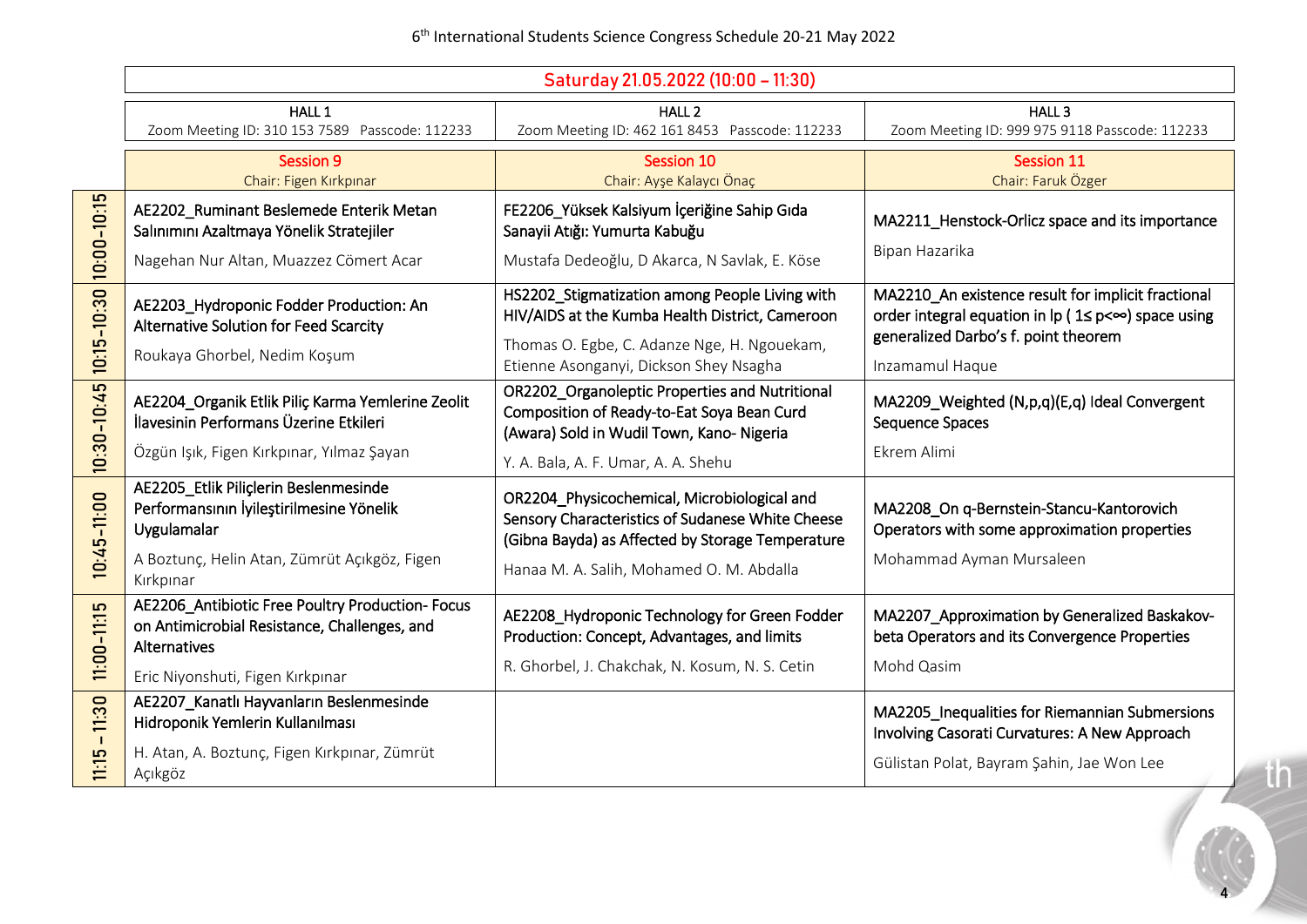|                      | Saturday 21.05.2021 (12:00 - 13:45)                                                                                                                                  |                                                                                                                                                                                           |                                                                                                                                                                              |  |
|----------------------|----------------------------------------------------------------------------------------------------------------------------------------------------------------------|-------------------------------------------------------------------------------------------------------------------------------------------------------------------------------------------|------------------------------------------------------------------------------------------------------------------------------------------------------------------------------|--|
|                      | HALL 1<br>Zoom Meeting ID: 310 153 7589<br>Passcode: 112233                                                                                                          | HALL <sub>2</sub><br>Zoom Meeting ID: 462 161 8453 Passcode: 112233                                                                                                                       | HALL <sub>3</sub><br>Zoom Meeting ID: 999 975 9118<br>Passcode: 112233                                                                                                       |  |
|                      | <b>Session 12</b><br>Chair: Ahmet Aykaç                                                                                                                              | <b>Session 13</b><br>Chair: Levent Aydın                                                                                                                                                  | Session 14<br>Chair: Derya Doğan Durgun                                                                                                                                      |  |
| $12:00 -$<br>$12:15$ | AC2201_Nomination of Ksar Kourdane in<br>Laghouat, Algeria to the UNESCO World Heritage<br>List<br>Fatiha Imane Mahcar                                               | ME2209_Free Vibration Analysis of Functionally<br>Graded Beams with Non-uniform Cross Section<br>Uğur Özmen, Bozkurt Burak Özhan                                                          | MA2202_Survey of Equi Integrity Value in Graphs<br>Eray Sam, Derya Doğan Durgun                                                                                              |  |
| $12:15-$<br>$12:30$  | AC2202_The Impact of Globalization on<br>Architectural Production in Algeria Regarding Post-<br>Colonial Identity<br>Nadjla Fellahi                                  | ME2203_Photovoltaic system efficiency enhance-<br>ment with thermal management: Phase changing<br>materials (PCM) with high conductivity inserts<br>Sylevaster Kyaligonza                 | MA2203_Jeodezik Baskın Bütünlük Değeri<br>Şeyma Onur, Gökşen Bacak Turan                                                                                                     |  |
| $12:30-$<br>12:45    | UP2201_The Carbon Capture Potential of Urban<br>Forests<br>Gökçe Gönüllü Sütçüoğlu, Ahenk Karcı Demirkol,<br>Amanullah Zamani, Ayşe Kalaycı Önaç                     | ME2210 Gövde Borulu Isı Değiştiricilerin<br>Matematiksel Modellenmesinde Alternatif<br>Yaklaşımlar<br>Çoruh Aydın, Ahmet Kırhan, Anıl Başaran                                             | MA2201_A review on free families of Chebyshev-<br>Halley type methods with or without memory for<br>solving nonlinear equations<br>Bana Ali Raba, Fadime Dal                 |  |
| $12:45-$<br>13:00    | UR2203_Designing children and teenagers<br>education center with an optimal architectural<br>approach to energy consumption<br>Arezou Mamghani, Ayşe Kalaycı Önaç    | ME2212_Optimization of Process Parameters for<br>Minimum Acceleration on Turning Machine by<br>Using Stepwise Nonlinear Regression Analysis<br>Melih Savran, Mert Kırıkoğlu, Levent Aydın | CS2201_Derin Evrişimsel Ağlar Kullanarak Sahte<br>İmza ve Gerçek İmza Sınıflandırılması<br>Ahmet Çınar, Tuba Talo                                                            |  |
| 13:00-13:15          | GM2201_Kerkük'deki Şehir Yeşil Alanlarının<br>Uzaktan Algılama ile Zamansal Değişim Analizi<br>Mohamed Hasan Mohamednori, Özşen<br>Çorumluoğlu                       | MT2202_A Preliminary Experimental Study on the<br>Effect of Reynolds Number on the Lift and Drag of<br>a NACA-4415 Airfoil<br>H C Ayaz Ümütlü, Z Kıral, Z Haktan Karadeniz                | CS2203_COVID19 Tespitinde Görüntü<br>Segmentasyonunun Başarisi: UNET vs WNET<br>Lütfü Bayrak, Ahmet Çınar                                                                    |  |
| $13:15-$<br>$13:30$  | BE2201_Exploring the impact of environmental<br>dynamism on the organizational structure and<br>strategic posture.<br>Muhammad Ali                                   | EL2201_YSA Yardımıyla Fotovoltaik Sistemlerin<br>Geliştirilmesi<br>Alkhansa Osman Mohammed Abdalla, Güven<br>Önbilgin                                                                     | CS2204_Schizophrenia Detection and Classification<br>With EEG Signals By Using Hybrid Deep Learning<br>and Machine Learning Algorithms<br>Taner Tuncer, Büşra Çetin Söylemez |  |
| 13:30                | a and MB2201_Regulation of Oligoribonuclease on<br><b>Pay by</b> pathogenicity of Pseudomonas aeruginosa<br><b>Pay Condition</b><br>Dusman Bailpha<br>Ousman Bajinka | ME2208_Optimization of Particle Conveying<br>Systems by Using Air Amplifier with FE Method<br>Analysis<br>Seyed S Soleimani, Okan Özdemir                                                 |                                                                                                                                                                              |  |
|                      |                                                                                                                                                                      |                                                                                                                                                                                           |                                                                                                                                                                              |  |